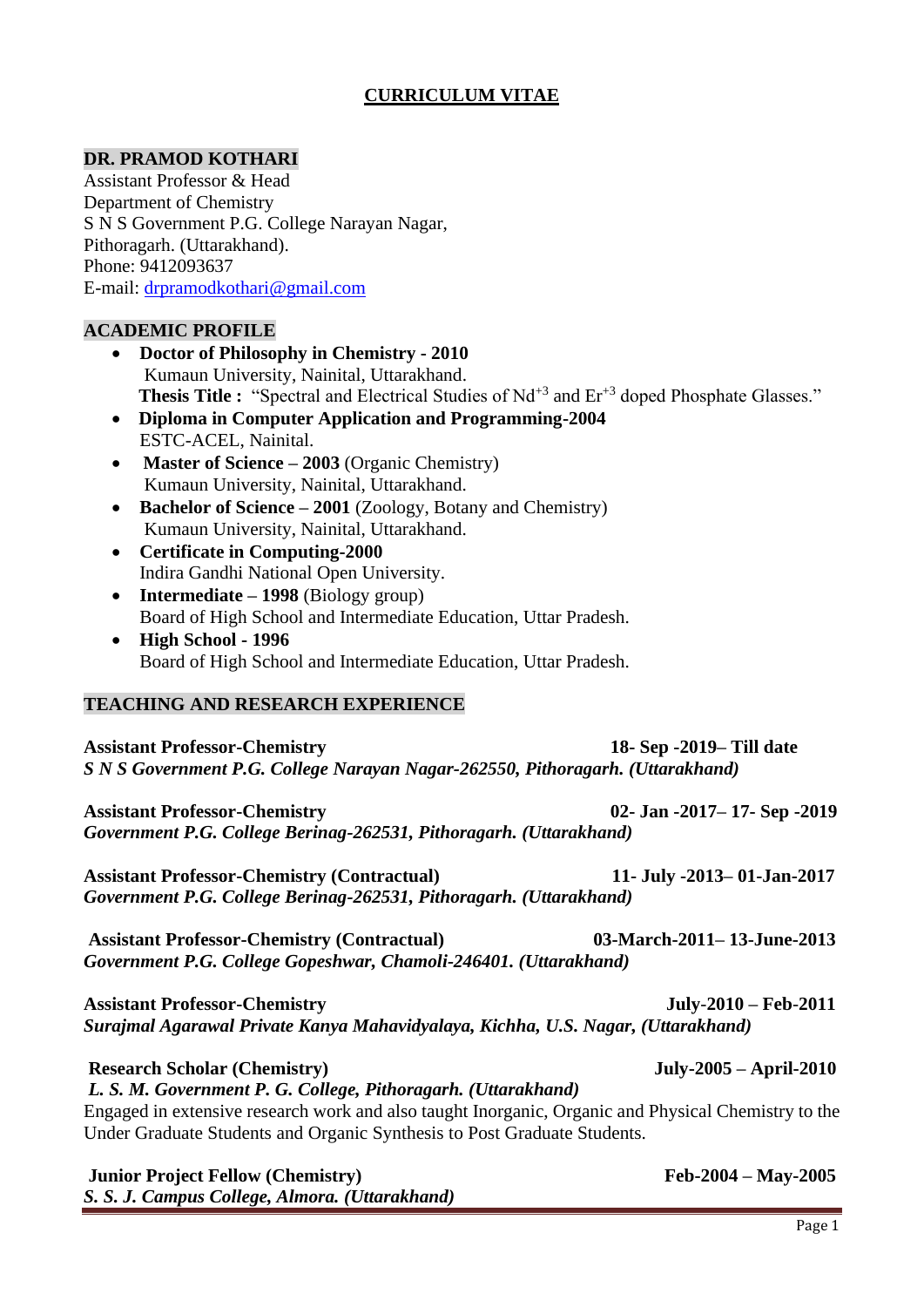Worked as Junior Project Fellow in "*Commercially Important Medicinal and Aromatic Plants of Uttarakhand Himalaya: Their active constituents and activity*" project under Dr. Girish Chandra Shah, Chemistry department S.S.J. Campus, Almora.

#### **COURSES TAUGHT (2003 Onwards)**

- Inorganic Chemistry (UG Students)
- Organic Chemistry (UG Students)
- Inorganic Chemistry (PG Students)
- Organic Chemistry (PG Students)
- Biology for Chemist (PG Students)
- Bio-Organic Chemistry (PG Students)
- Photochemistry & Allied Chemistry (PG Students)
- Organic Synthesis (PG Students)
- Chemistry of Natural Products & Heterocyclic compounds (PG Students)

#### **BOOKS PUBLISHED**

- 1. Book entitled "**Named Reactions**" *A Collection of 200 Reactions with detailed mechanism.* Authored by **Dr. Pramod Kothari** is published by **LAP LAMBERT Academic Publishing**, Heinrich-Bocking-Str. 6-8, 66121 Saarbrucken, Deutschland / Germany. (**ISBN**: 978-3-659- 61628-0), 2014.
- 2. Book entitled "**Spectral & Electrical Studies of Neodymium & Erbium Doped Phosphate Glasses** " Authored by **Dr. Pramod Kothari** is published by **International Science Congess Association,** 427, Palhar Nagar, RAPTC, VIP-Road, Indore-452005 (MP) INDIA. (**ISBN**: 978- 93-84648-28-2), 2014.
- 3. Book entitled "**Spectroscopic Studies of Rare Earth Doped Phosphate Glasses**" Authored by **Dr. Pramod Kothari** is published by **LAP LAMBERT Academic Publishing**, Heinrich-Bocking-Str. 6-8, 66121 Saarbrucken, Deutschland / Germany. (**ISBN**: 978-3-659-63021-7), 2014.
- 4. Book entitled "**Applied Chemistry Vol. I**" Authored by Ravindra Kumar Nariyal & **Dr. Pramod Kothari** is published by **Jai Prakash Nath Publications**, Meerut, UP, India. (**ISBN**: 978- 9383694327), 2015.
- 5. Book entitled "**Environmental Scienec**" Authored by Ravindra Kumar Nariyal, **Dr. Pramod Kothari,** Dr. Ranjan Kumar Bhatt & Deepti Nariyal is published by **Chavi Publications**, Jaipur-302003, Rajasthan, India, 2015.
- 6. Book entitled "**Elementary Textbook of Chemistry-III**", CBCS Pattern Kumaun University, Authored by Dr. B. K. Singh, Dr. A. S. Khan, **Dr. Pramod Kothari,** Dr. Renu Loshali, Dr. Neetu Sharma is published by **Pragati Prakashan**, Meerut-250001, (**ISBN**: 978-9387151277), UP, India, 2017.

#### **PERSONAL DETAILS**

|                       | Father's Name: Sri Kripal Datt Kothari                                             |
|-----------------------|------------------------------------------------------------------------------------|
| Mother's Name         | : Smt. Bina Kothari                                                                |
| Address               | : Village & Post Office – Jajar Dewal, District – Pithoragarh, Uttarakhand, India. |
| Date of Birth         | : 30 June, $1982$                                                                  |
| Nationality           | : Indian                                                                           |
| Gender                | : Male                                                                             |
| <b>Marital Status</b> | : Married                                                                          |
|                       |                                                                                    |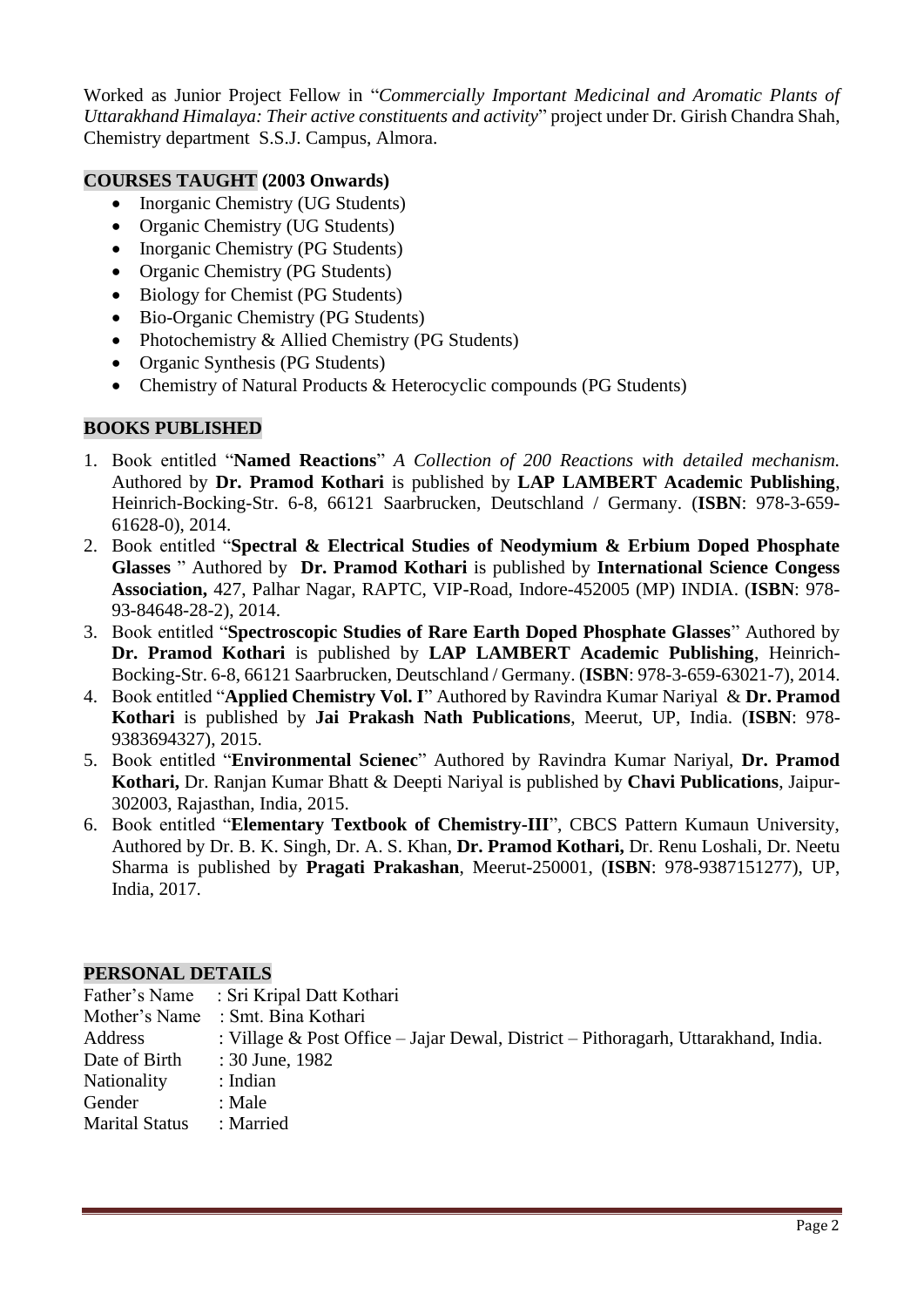### **PUBLICATIONS**

- 1. R.P.Dubedi, U.Pathak, R.K.Nariyal, **P.Kothari**, R.Pandey, "*Studies of Laser Parameters of Erbium doped Zinc-Fluoride-Boro-Phosphate Glasses by Judd-Ofelt Approach*", Proceedings of State level seminar organized by Govt. P. G. College, Pithoragarh, march 16-17,Pg. No. 240-245, (2007).
- 2. P.Durgapal, **P. Kothari**," *Chemical Investigation of Flower's of Nymphaea tetragona*", BBRA, **8**, 1, Pg. No .363-365, (2011). DOI: <http://dx.doi.org/10.13005/bbra/874>ISSN **0973-1245**
- 3. **P. Kothari**, P. Durgapal, "Infrared *measurements of sodium-lead-barium-aluminium phosphate glass"*, Orient. J. Chem., An International Peer Reviewed Research Journal**, 28**, 1, 595-597 (2012). DOI:<http://dx.doi.org/10.13005/ojc/280179>ISSN **2231-5039**
- 4. **P. Kothari**, R.K.Nariyal, P.Durgapal, "*Judd-Ofelt calculation of Nd+3 doped Phosphate glasses*", Materials science, **8**, 5, 221-224, (2012). ISSN **0974-7486**
- 5. P. Durgapal, **P. Kothari**, D. Durgapal, "*Extraction and Isolation of compounds from the flowers of Nelumbo Nucifera*", Natural Products, **8,** 6, 248-250, (2012). ISSN **0974-7508**
- 6. R. K. Nariyal**, P. Kothari,** B. Bisht, "*FTIR measurements of SiO<sup>2</sup> Glass prepared by Sol-Gel technique" ,* Chem Sci Trans., **3**(3), 1064-1066 (2014). DOI: http://dx.doi.org /10.7598/cst2014.816 ISSN **2278-3318**
- 7. **P. Kothari**, R. P. Dubedi, Y.K. Sharma "*Quality Education through Distance Learning***",**  Proceedings of National Conference organized by S.B. S. Govt. P. G. College, Rudrapur, U. S. Nagar, Feb. 22-23, (2014).
- 8. **P. Kothari**, R. K. Nariyal, "*Spectroscopic parameters of Nd+3 ion in Sodium lead barium Aluminium Phosphate Glass"* Chem. Sci. Trans., **3**(3), 1039- 1042, (2014). DOI: http://dx.doi.org /10.7598/cst2014.845 ISSN **2278-3318**
- 9. **P. Kothari**, R. K. Nariyal, "*Fluorescence Studies of Nd+3 ions in Phosphate Glass"* Chem Sci Trans., **3**(4) , 1415-1417, (2014). DOI: http://dx.doi.org /10.7598/cst2014.855 ISSN **2278-3318**
- 10. **P. Kothari**, "Dielectric *and Electrical properties of Phosphate glass*"*,* Materials science, **11** (9), 298-301**,** (2014). ISSN **0974-7486**
- 11. Pawan Kumar Pal, A. K. Suthar, **P. Kothari**, "*Design and use of Nanostructured single-site Heterogeneous Catalysts*", Journal of Advances in Science and Technology, Vol. VII(XIII), May, (2014). ISSN **2230-9659**
- 12. **P. Kothari**, R. K. Nariyal, B. Bisht, "*Synthesis and FTIR Studies of Er+3 Doped Sol–Gel Derived Silica Glass*", International Journal of latest technology in Engineering, Management & Applied Science, vol. **3**, (X), 10-11, (2014). ISSN **2278-2540**
- 13. Pawan Kumar Pal, A. K. Suthar, **P. Kothari**, "Synthesis and Characterization of *Nanostructured single-site Heterogeneous Catalysts*", Journal of Advances in Science and Technology, Vol. VII(XIV), Aug, (2014). ISSN **2230-9659**
- 14. R. K. Nariyal, **P. Kothari**, B. Bisht, "*Judd-Ofelt Analysis of Nd+3 Doped Sol–Gel Derived Silica Glass*, International Journal of latest technology in Engineering, Management & Applied Science, vol. **3**, (X),37-39, (2014). ISSN **2278-2540**
- 15. **P. Kothari**, R. K. Nariyal, B. Bisht, "*Absorption Spectral Studies of Er+3 Ions in Sol–Gel Derived Silica Glass*", International Journal of Research and Scientific Innovation vol. **1,** (VI), 13-15, (2014). ISSN **2321-2705**
- 16. R. K. Nariyal, **P. Kothari**, B. Bisht, "*Optical Absorption Study of Nd+3 Ion in Silica Glass*", International Journal of Research and Scientific Innovation vol. **1,** (VI), 25-27, (2014). ISSN **2321-2705**
- 17. **P. Kothari**, R. K. Nariyal, "Laser *Parameters of Nd+3 and Er+3 doped Silica Glasses Prepared by Sol-Gel Technique*", Know Res.,vol. **I**, (I), 50-53, (2014). DOI: http://dx.doi.org /10.7598/kor2014.115 ISSN **2394-4234**
- 18. **P. Kothari,** P.Durgapal, "*Flavanol from flower's of Nymphaea Stellata Willd*", Natural Products, **10,** 7, 237-238, (2014). ISSN **0974-7508**